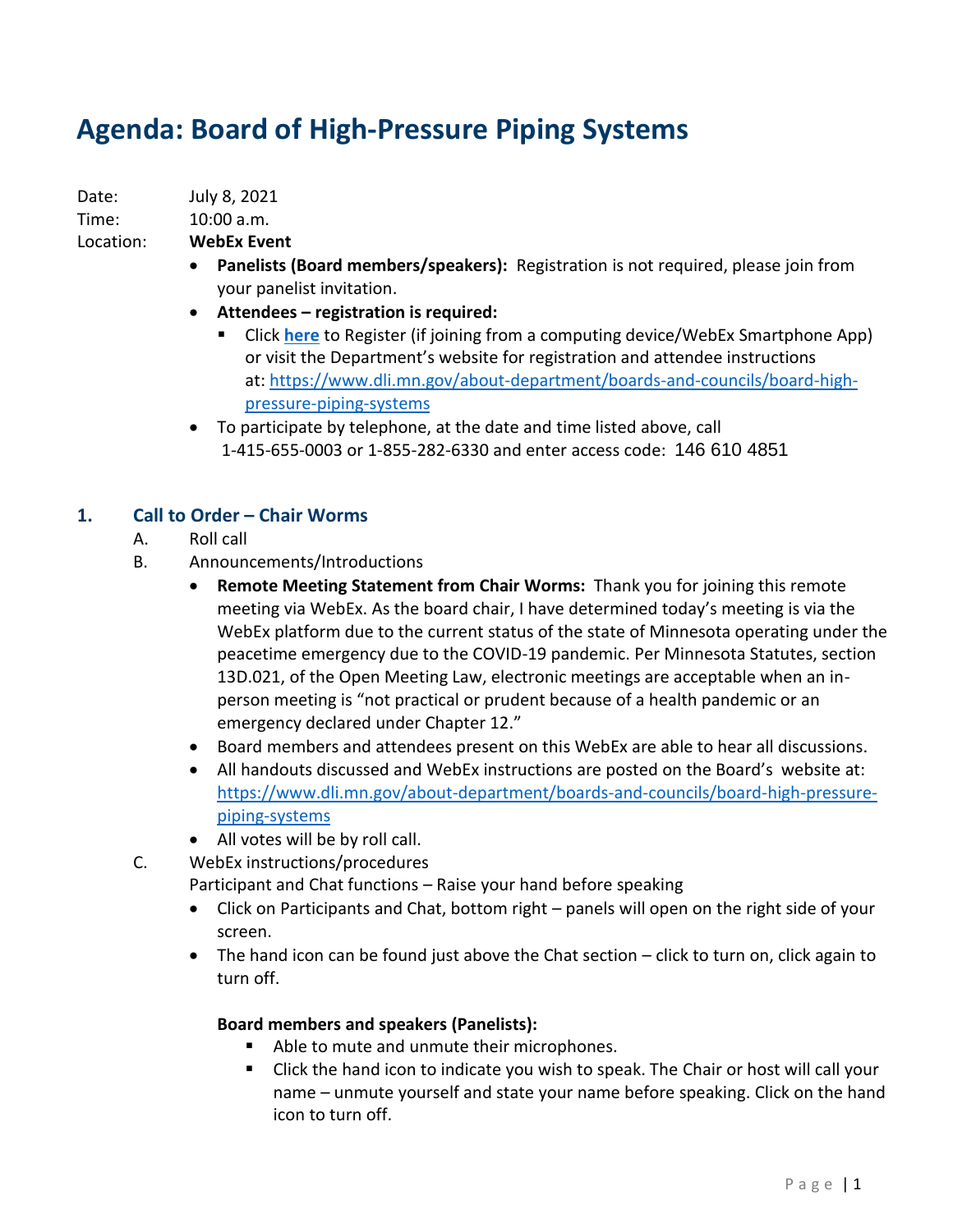#### **Members of the public (Attendees):**

- Able to hear everything but can speak only if public input is requested or during Open Forum.
- For technical assistance, send the host a chat message or email [lyndy.logan@state.mn.us](mailto:lyndy.logan@state.mn.us)

## **Open Forum or Public Input requested:**

- **E** Click [here](https://www.dli.mn.gov/sites/default/files/pdf/open-forum-request.pdf) to complete an Open Forum form, or visit the Board's webpage, if you would like to address the Board.
- Click on the hand icon to indicate you would like to speak, send a chat message to the host, or send an email to lyndy.logan@state.mn.us
- The Chair or host will call your name and your mic will be unmuted.
- Please keep comments to 5 minutes or less. Click the hand icon to turn off.

## **2. Approval of Meeting Agenda**

#### **3. Approval of Previous Meeting Minutes**

A. April 8, 2021 – regular meeting minutes

#### **4. Approval of Expense Reports**

#### **5. Regular Business**

A. Licensing and permitting

#### **6. Special Business**

- A. Officer nominations and elections Election of Officers (Turn meeting over to Green, Commissioner's Designee)
	- 1. Chair
	- 2. Vice-Chair
	- 3. Secretary
	- (Turn meeting over to Board Chair)
- B. Ammonia, Steam, and Welding Committee update
- C. Code Publications Update

## **7. Complaints**

#### **8. Open Forum**

If you would like to address the board, please complete the [Open Forum Request Form](https://www.dli.mn.gov/sites/default/files/pdf/open-forum-request.pdf) and send to [lyndy.logan@state.mn.us](mailto:lyndy.logan@state.mn.us) at least one hour prior to the start of the meeting.

#### **9. Board Discussion**